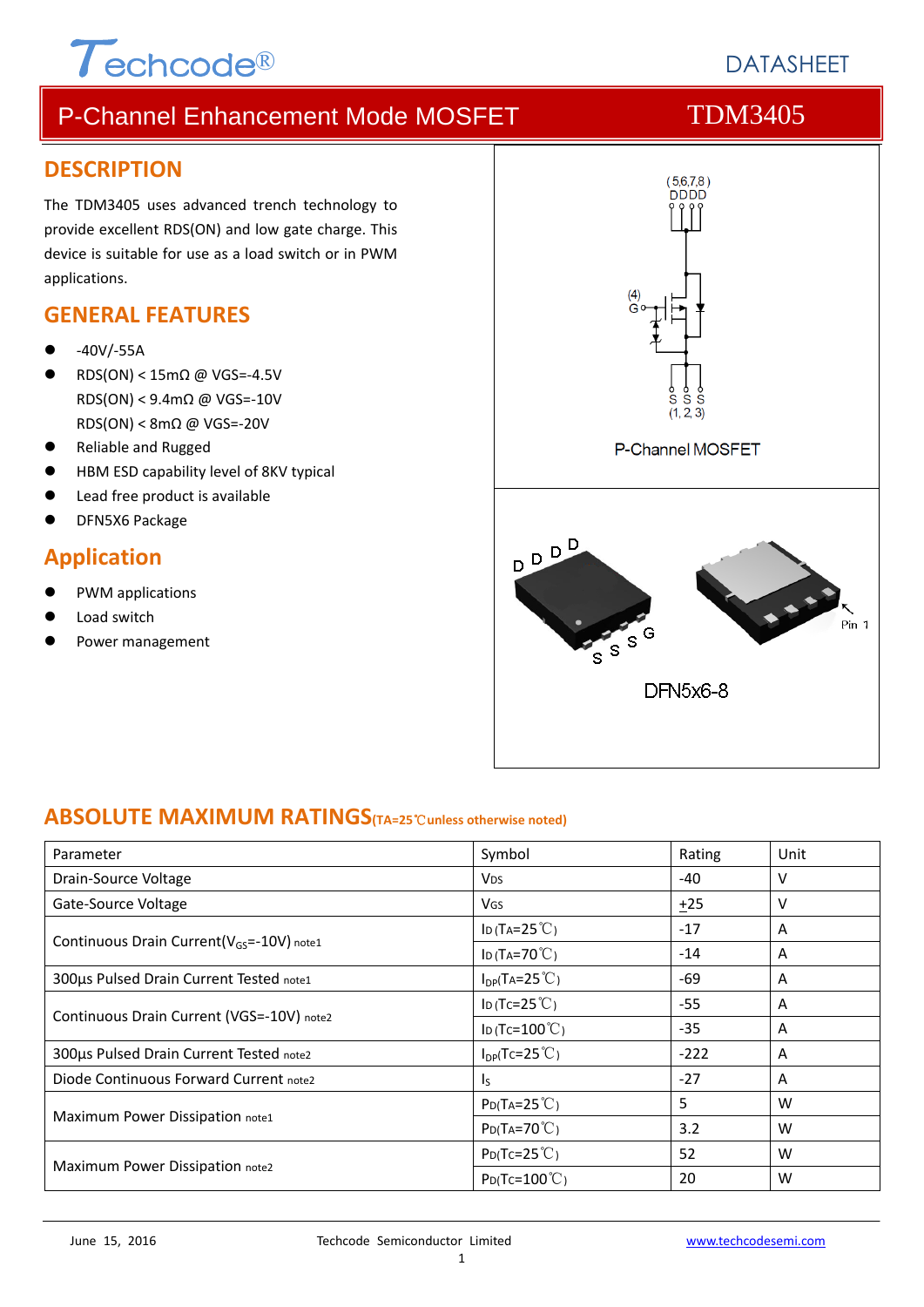# Techcode®

# DATASHEET

| <b>P-Channel Enhancement Mode MOSFET</b>     |           | <b>TDM3405</b> |               |  |
|----------------------------------------------|-----------|----------------|---------------|--|
| Maximum Junction Temperature                 |           | 150            | °C            |  |
| Storage Temperature Range                    | $I_{STG}$ | -55 to 150     | $^{\circ}$ C  |  |
| Thermal Resistance-Junction to Ambient note1 | Reja      | 60             | $\degree$ C/W |  |
| Thermal Resistance-Junction to Case note2    | Rejc      | 2.4            | $\degree$ C/W |  |
|                                              |           |                |               |  |

NOTES:

1. Surface Mounted on  $1in^2$  pad area, t is 10sec. R<sub>θJA</sub> steady state t = 999s.

2. The power dissipation P<sub>D</sub> is based on T<sub>J(MAX)</sub> = 150<sup>o</sup>C, and it is useful for reducing junction-to-case thermal resistance (ReJC) when additional heat sink is used.

# **ELECTRICAL CHARACTERISTICS (TA=25**℃**unless otherwise noted)**

| Parameter                                 | Symbol                  | <b>Test Conditions</b>                  | <b>Min</b>               | Typ            | Max                      | Unit      |
|-------------------------------------------|-------------------------|-----------------------------------------|--------------------------|----------------|--------------------------|-----------|
| <b>STATIC CHARACTERISTICS</b>             |                         |                                         |                          |                |                          |           |
| Drain-Source Breakdown Voltage            | <b>BV<sub>DSS</sub></b> | VGS=0V, ID=-250µA                       | $-40$                    | $\mathbf{r}$   | $\equiv$                 | $\vee$    |
| Zero Gate Voltage Drain Current           | <b>l</b> pss            | $VDS = -32$ , $VGS = OV$                | $\overline{a}$           | $\blacksquare$ | $-1$                     | $\mu$ A   |
| Gate-Body Leakage Current                 | <b>IGSS</b>             | VGS=±20V, VDS=0V                        | $\overline{a}$           | $\blacksquare$ | ±10                      | $\mu$ A   |
| <b>ON CHARACTERISTICS (Note 3)</b>        |                         |                                         |                          |                |                          |           |
| <b>Gate Threshold Voltage</b>             | VGS(th)                 | VDS=VGS, ID=-250µA                      | $-1.5$                   | $-2$           | $-2.5$                   | $\vee$    |
|                                           |                         | VGS=-4.5V, IDS=-15A                     | $\overline{a}$           | 11             | 15                       | $m\Omega$ |
| Drain-Source On-State Resistance          | R <sub>DS</sub> (ON)    | VGS=-10V, IDS=-25A                      | $\overline{a}$           | 7.5            | 9.4                      | $m\Omega$ |
|                                           |                         | VGS=-20V, IDS=-25A                      | $\overline{\phantom{a}}$ | 6.6            | 8                        | $m\Omega$ |
| <b>DYNAMIC CHARACTERISTICS (Note4)</b>    |                         |                                         |                          |                |                          |           |
| Input Capacitance                         | Ciss                    | VDS=-20V, VGS=0V, F=1.0MHz              | $\overline{a}$           | 2780           | 3610                     | PF        |
| <b>Output Capacitance</b>                 | Coss                    |                                         | $\overline{a}$           | 425            | $\equiv$                 | PF        |
| Reverse Transfer Capacitance              | Crss                    |                                         | $\overline{\phantom{a}}$ | 330            | $\overline{a}$           | PF        |
| <b>SWITCHING CHARACTERISTICS (Note 4)</b> |                         |                                         |                          |                |                          |           |
| Turn-on Delay Time                        | $td($ on $)$            | VDD=-20V, RL=20Ω, VGEN=-10V,            | $\overline{\phantom{a}}$ | 17             | 30                       | nS        |
| Turn-on Rise Time                         | tr                      | $RG = 6\Omega$ lps=-1A                  | $\overline{a}$           | 14             | 25                       | nS        |
| Turn-Off Delay Time                       | td(off)                 |                                         |                          | 59             | 106                      | nS        |
| Turn-Off Fall Time                        | tf                      |                                         |                          | 22             | 40                       | nS        |
| <b>Total Gate Charge</b>                  | Qg                      | VDS=-20V, IDS=-25A, VGS=-10V            | ÷,                       | 59             | 83                       | nC        |
| Gate-Source Charge                        | Qgs                     |                                         | $\overline{a}$           | 8              | $\blacksquare$           | nC        |
| Gate-Drain Charge                         | Qgd                     |                                         | $\overline{\phantom{a}}$ | 16             | $\overline{\phantom{a}}$ | nC        |
| Body Diode Reverse Recovery Time          | Trr                     | $\text{los}$ =-25A, dl/dt=100A/ $\mu$ s | $\overline{a}$           | 23             | $\blacksquare$           | nS        |
| Body Diode Reverse Recovery Charge        | Qrr                     |                                         |                          | 10             | $\overline{\phantom{a}}$ | nC        |
| DRAIN-SOURCE DIODE CHARACTERISTICS        |                         |                                         |                          |                |                          |           |
| Diode Forward Voltage (Note 3)            | <b>V</b> sp             | VGS=0V, ISD=-1A                         | $\overline{a}$           | $-0.7$         | $-1$                     | $\vee$    |

NOTES:

3 Pulse Test: Pulse Width  $\leq 300$ μs, Duty Cycle  $\leq 2\%$ .

4 Guaranteed by design, not subject to production testing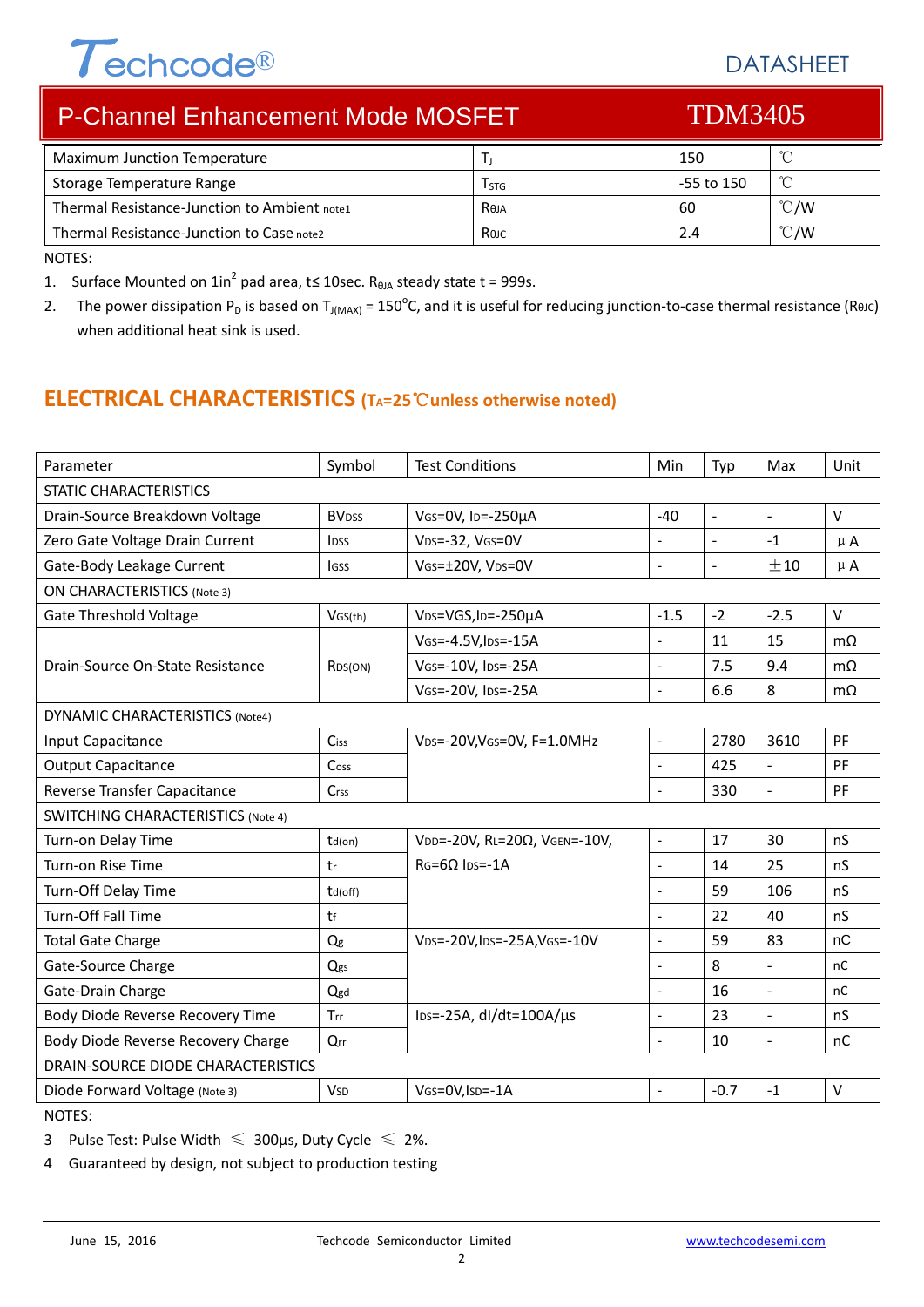

# DATASHEET

# P-Channel Enhancement Mode MOSFET TDM3405

## **Typical Operating Characteristics**



#### **Drain Current**

60

 $0.05$ 

 $1E-4$ 

80

100

120

| | | | | |||||<br>**Duty = 0.5** 

 $R_{\text{eJC}}$ :2.4°C/W

 $0.1$ 

 $0.01$ 

140

160

 $1E-3$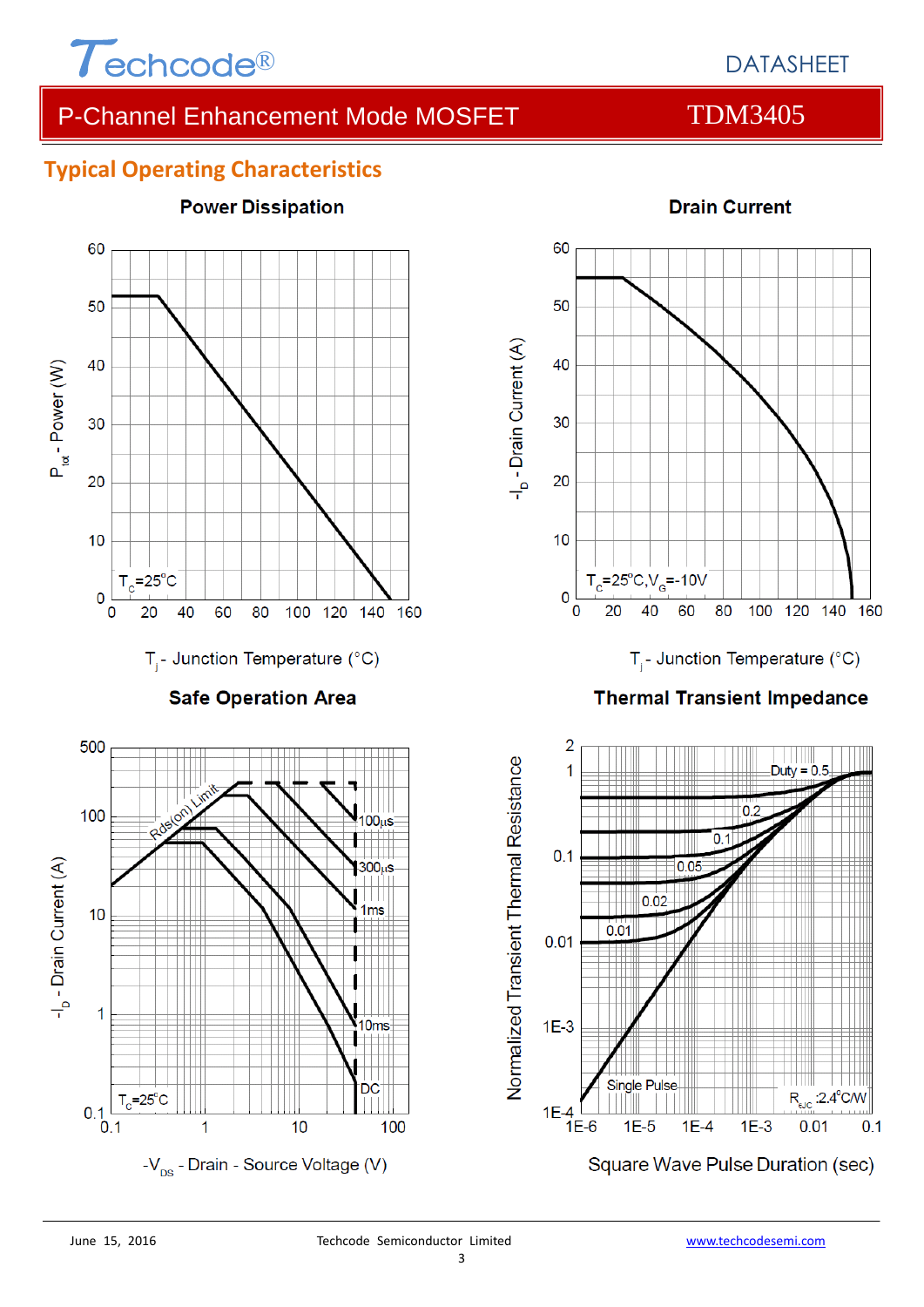

# DATASHEET

# P-Channel Enhancement Mode MOSFET TDM3405

# **Typical Operating Characteristics(Cont.)**



#### **Output Characteristics**



### **Drain-Source On Resistance**



4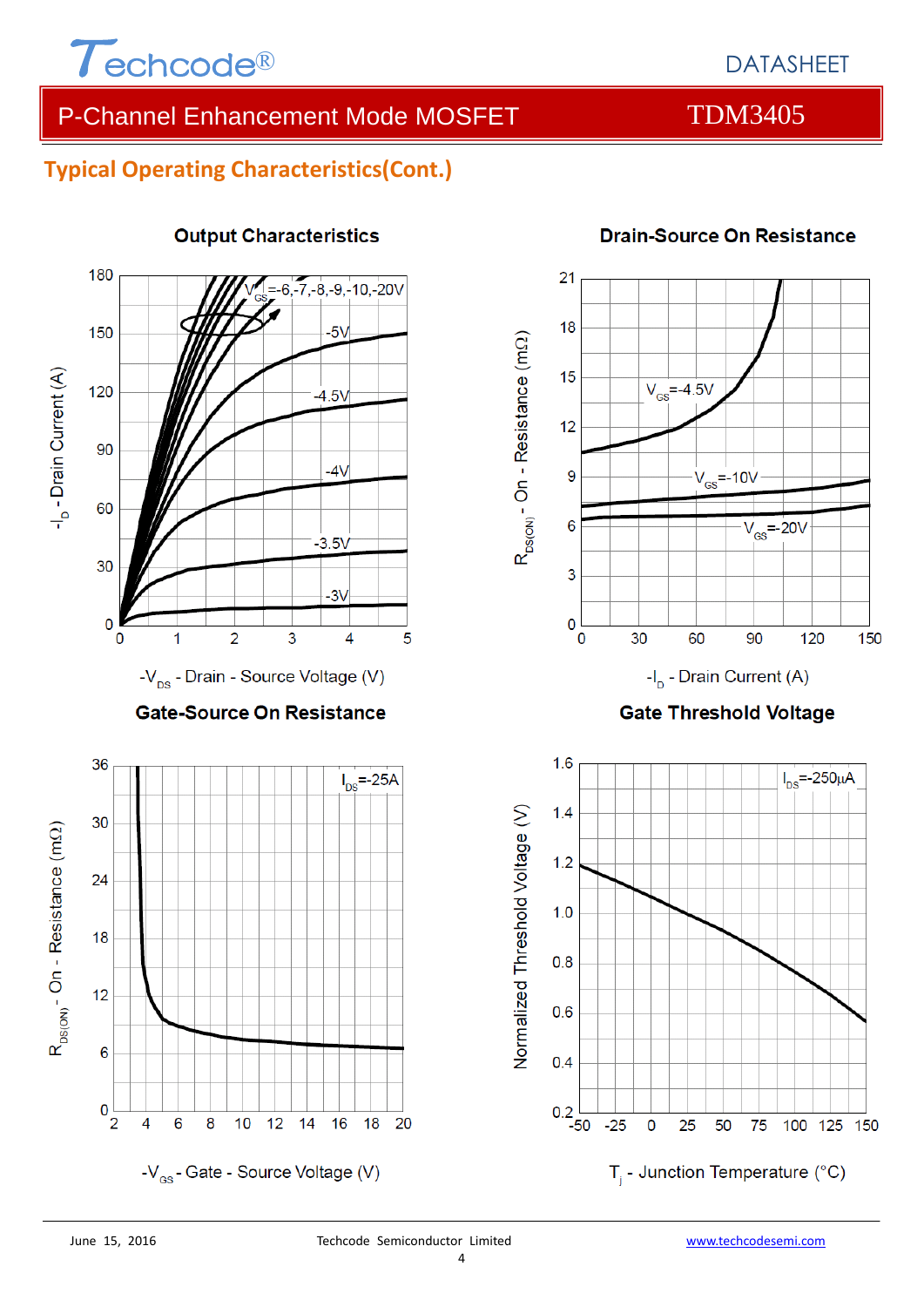

# P-Channel Enhancement Mode MOSFET TDM3405

## **Typical Operating Characteristics (Cont.)**



#### **Drain-Source On Resistance**





100 -I<sub>s</sub> - Source Current (A)  $T_i = 150$ °C  $10$  $T_i = 25$ °C  $\overline{1}$ 

 $0.1$ <sub>0.0</sub>

 $0.2$ 

 $0.4$ 

 $0.6$ 

-V<sub>sp</sub> - Source - Drain Voltage (V)

 $0.8$ 

 $1.0$ 

 $1.2$ 

 $1.4$ 

# Source-Drain Diode Forward

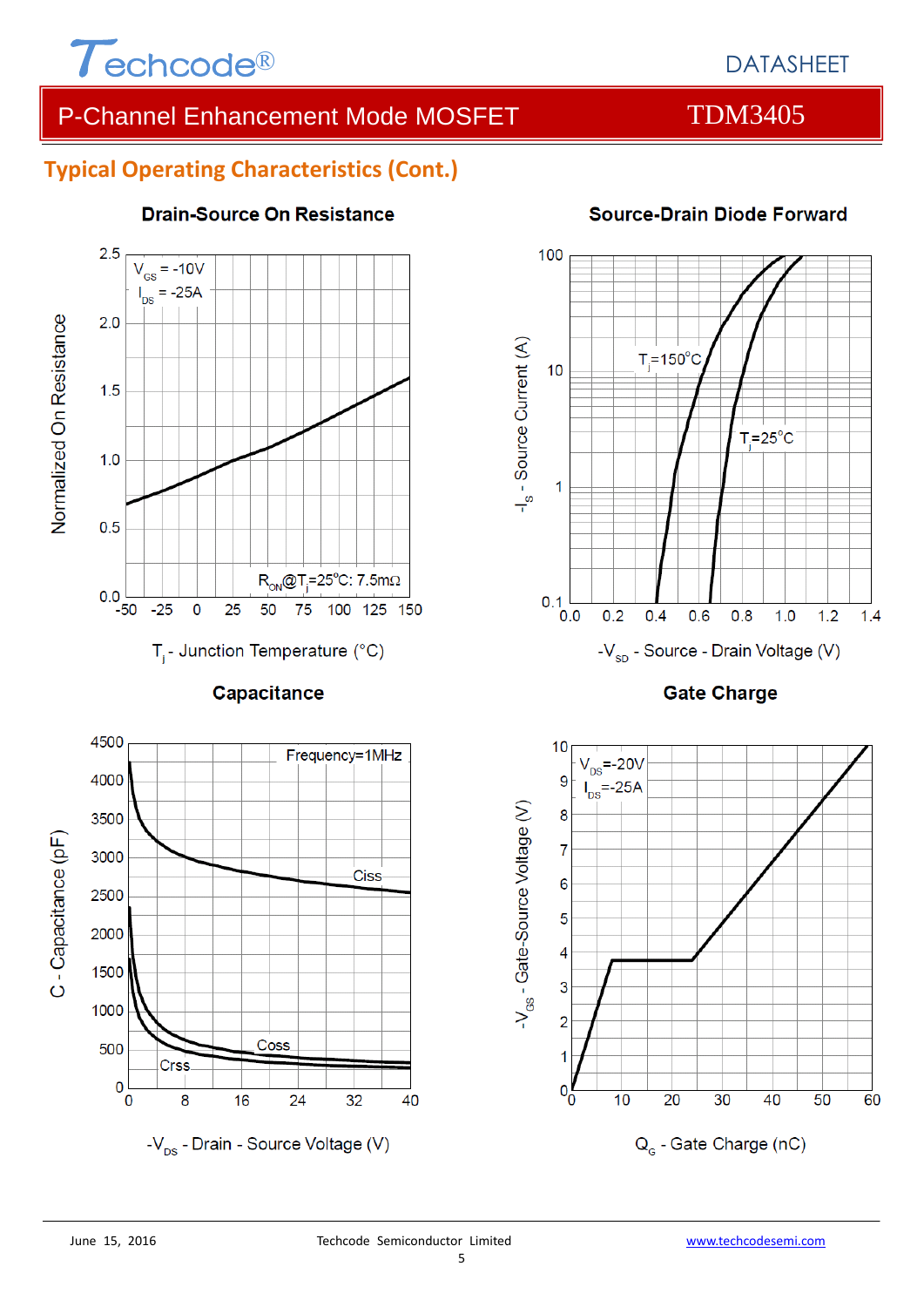

# P-Channel Enhancement Mode MOSFET TDM3405

# **Package Information**

#### DFN5\*6-8 Package





|                |       |                    | <b>DFN5x6-8</b> |       |  |
|----------------|-------|--------------------|-----------------|-------|--|
| <b>LOm≧≺a</b>  |       | <b>MILLIMETERS</b> | <b>INCHES</b>   |       |  |
|                | MIN.  | MAX.               | MIN.            | MAX.  |  |
| А              | 0.90  | 1.20               | 0.035           | 0.047 |  |
| в              | 0.3   | 0.51               | 0.012           | 0.020 |  |
| c              | 0.19  | 0.25               | 0.007           | 0.010 |  |
| D              | 4.80  | 5.30               | 0.189           | 0.209 |  |
| D1             | 4.00  | 4.40               | 0.157           | 0.173 |  |
| Ε              | 5.90  | 6.20               | 0.232           | 0.244 |  |
| E <sub>1</sub> | 5.50  | 5.80               | 0.217           | 0.228 |  |
| е              |       | 1.27 BSC           | 0.050 BSC       |       |  |
| F              | 0.05  | 0.30               | 0.002           | 0.012 |  |
| F <sub>1</sub> | 0.35  | 0.75               | 0.014           | 0.030 |  |
| G              | 0.05  | 0.30               | 0.002           | 0.012 |  |
| G1             | 0.35  | 0.75               | 0.014           | 0.030 |  |
| н              | 3.34  | 3.9                | 0.131           | 0.154 |  |
| κ              | 0.762 |                    | 0.03            |       |  |



Note: 1. Dimension D, D1, D2 and E1 do not include mold flash or protrusions. Mold flash or protrusions shall not exceed 10 mil.

DATASHEET